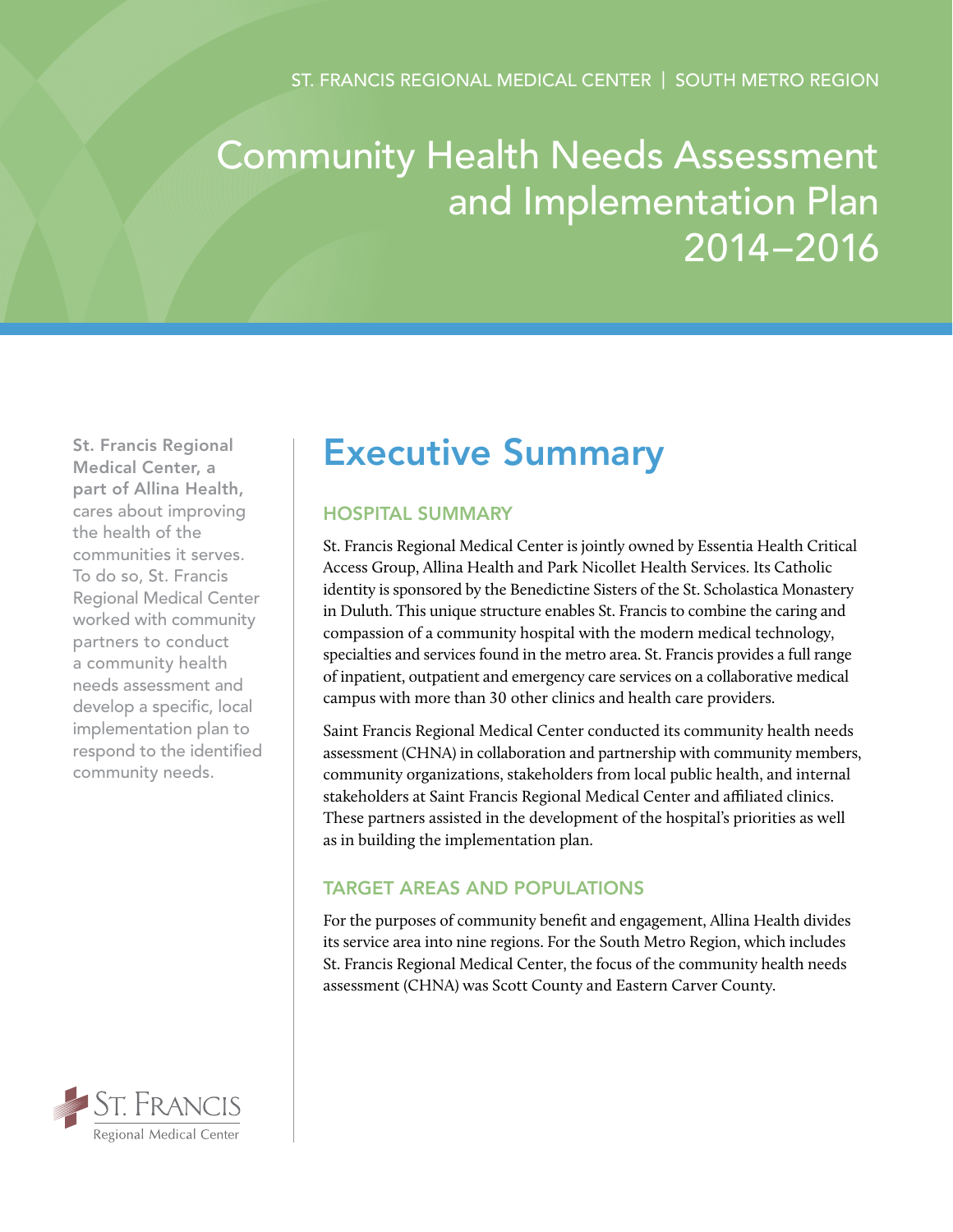#### Needs Assessment Process

The needs assessment plan was based on a set of best practices for community health assessments developed by the Catholic Health Association with the purpose of identifying two to three regional priority areas to focus on for FY 2014–2016. The process was designed to rely on existing public data, directly engage community stakeholders and collaborate with local public health and other health providers. The South Metro Region Community Engagement Lead guided the effort for St. Francis Regional Medical Center.

The St. Francis Regional Medical Center assessment was conducted in three stages: data review and setting priorities, community health dialogues and community assets inventory, and action planning. The process began in April 2012 with the development of the CHNA plan and was completed in August 2013 with the final presentation of the assessment and action plan to the St. Francis Regional Medical Center Mission and Strategy Committee and Board of Directors. The following is a description of the assessment steps and timeline created by the CHNA Team.

#### DATA REVIEW AND PRIORITIZATION

The data review and priority-setting phase began with the compilation of existing health-related data. Stakeholders reviewed three datasets, including Stratis Health Minnesota County Profiles, Minnesota County-Level Indicators for Community Health Assessment, and County Health Rankings. They then developed an initial list of priorities. Assessment stakeholders used the Hanlon Method, a systematic prioritization process, to rank the health-related issues based on three criteria: size of the problem, seriousness of the problem, and estimated effectiveness of the solution. Stakeholders were then asked to consider the numerical rankings given to each issue along with a set of discussion questions to choose the final priority issues.

The prioritization process identified the following three priority issues for the community:

- 1. Mental health/substance abuse
- 2. Nutrition/physical activity
- 3. Access to Care

#### Community Dialogues

In spring 2013, St. Francis Regional Medical Center held meetings designed to solicit feedback from the community on how the hospital could most effectively address the selected priority issues. These community dialogues were an opportunity for St. Francis Regional Medical Center to hear from a broader group of community members, identify ideas and strategies to respond to the priority issues and inform the actionplanning phase of the needs assessment. A dialogue report summarizes the findings and will guide the development of the implementation plan.

#### Community Assets Inventory

Between the community health dialogues and the action-planning phase, the Community Engagement Lead for St. Francis Regional Medical Center developed an inventory of existing programs and services within the region related to the priority areas identified in the needs assessment. The inventory included the location of the program (hospital, clinic or community) as well as the target population and community partners. The purpose of the inventory was to identify:

- Gaps in services and opportunities for new work
- Where and with whom there is a lot of work already being done
- Opportunities for partnership and/or collaboration.

#### Action Planning

The final phase of the CHNA process was to develop the implementation plan for Saint Francis Regional Medical Center. The implementation plan is a set of actions that the hospital will take to respond to the needs identified through the community health needs assessment process. St. Francis Regional Medical Center used its Community Advisory Council to engage with internal and external stakeholders including representatives from Carver and Scott County Public Health, to develop the implementation plan for FY 2014–2016.

The process included four steps:

- 1. Identifying key goals, objectives and indicators related to the priority issues
- 2. Reviewing Community Health Dialogues report and Community Assets Inventory
- 3. Selecting evidence-based strategies and programs to address the issues
- 4. Assigning roles and partners for implementing each strategy.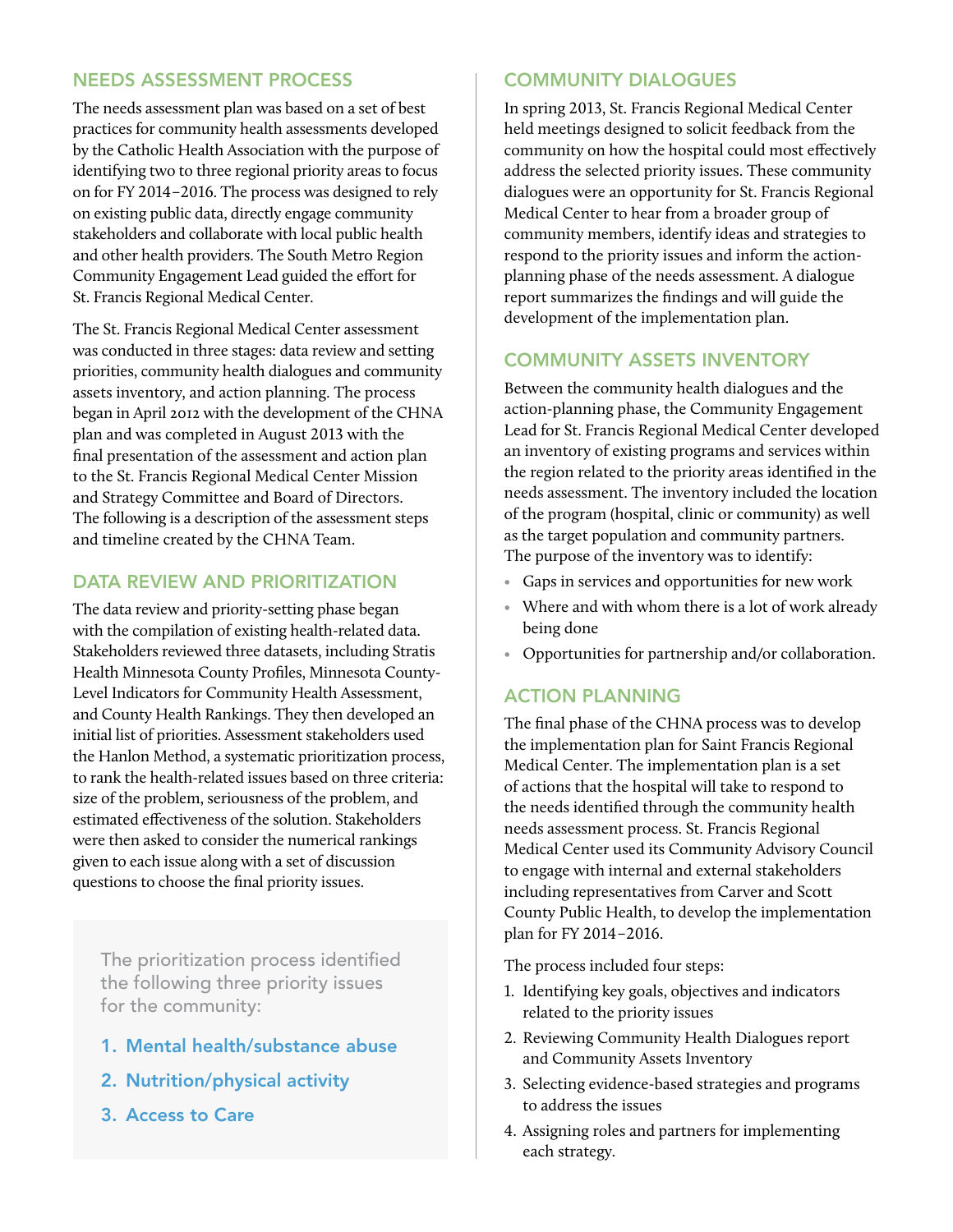#### Implementation Plan

The implementation plan is a three-year plan depicting the overall work that St. Francis Regional Medical Center plans to do to address priority issues in the community. Yearly work plans will be developed to provide detailed actions, accountabilities, evaluation measures and timelines.

#### Mental health/substance abuse

#### Goal: Create a sustainable framework for improving mental health

#### **INDICATORS**

- Lower the suicide rate per 100,000 people
- Increase the proportion of adults and children with mental health disorders who receive treatment
- Increase the proportion of persons with cooccurring substance abuse and mental disorders who receive treatment for both disorders.

St. Francis Regional Medical Center's strategy to address the issue of mental illness and substance abuse will focus on strengthening mental health services in the community and increasing the number of people impacted by mental health and substance abuse programs supported by St. Francis. Planned programs include:

- Participating fully in county-wide consortiums that address mental health in the community. *Partners: public health, mental health providers, local government*
- Maintaining and promoting hospital and clinicbased support groups for patients and community members who need support related to their mental health as a part of a holistic approach to chronic disease. *Partners: clinics, mental health providers*
- Piloting programs that address the mental health needs of adolescents and at-risk populations. *Partners: community diversity groups, schools*
- Continuing support of mental health crisis teams in the regions. *Partners: public health, community mental health providers*
- Developing and enhancing the mental health service line at St. Francis. *internal*

#### Nutrition/physical activity

#### Goal: Reduce obesity and hunger insecurity

#### **INDICATORS**

- Reduce the proportion of adults and children who are obese or overweight
- Reduce household food insecurity
- Increase the variety and contribution of fruits and vegetables to the diets of the population aged two years and older
- Increase the proportion of new mothers who breastfeed their infants
- Reduce the proportion of adults who engage in no leisure time exercise
- Increase the proportion of adults and adolescents who meet current federal physical activity guidelines for aerobic physical activity and for muscle-strengthening activity.

St. Francis Regional Medical Center's strategy to address the issue of physical activity and nutrition will focus on strengthening the ability of people in the community to engage in healthy behaviors, concentrating on two key areas: reducing obesity and hunger. Planned programs include:

- Supporting and encouraging breastfeeding programs internally and in the community. *Partners: local public health, community health organizations, clinics, employers and providers*
- Promoting and developing programs that will promote healthy eating, active living and life balance. *Partners: local public health, community health organizations, clinics, and providers*
- Supporting the adoption of policies that promote healthy eating and active living in the community. *Partners: local public health, community health organizations, clinics, providers*
- Continuing to support community programs that increase physical activity and nutrition with a focus on reaching diverse populations. *Partners: local public health, community health organizations, local community organizations, clinics, and providers*
- Providing financial support to community partners. *Partners: local public health, community health organizations, clinics, and providers*
- Supporting local food shelves and hunger-fighting initiatives though employee volunteerism and charitable giving. *Partners: local public health, community health organizations, clinics, and providers*